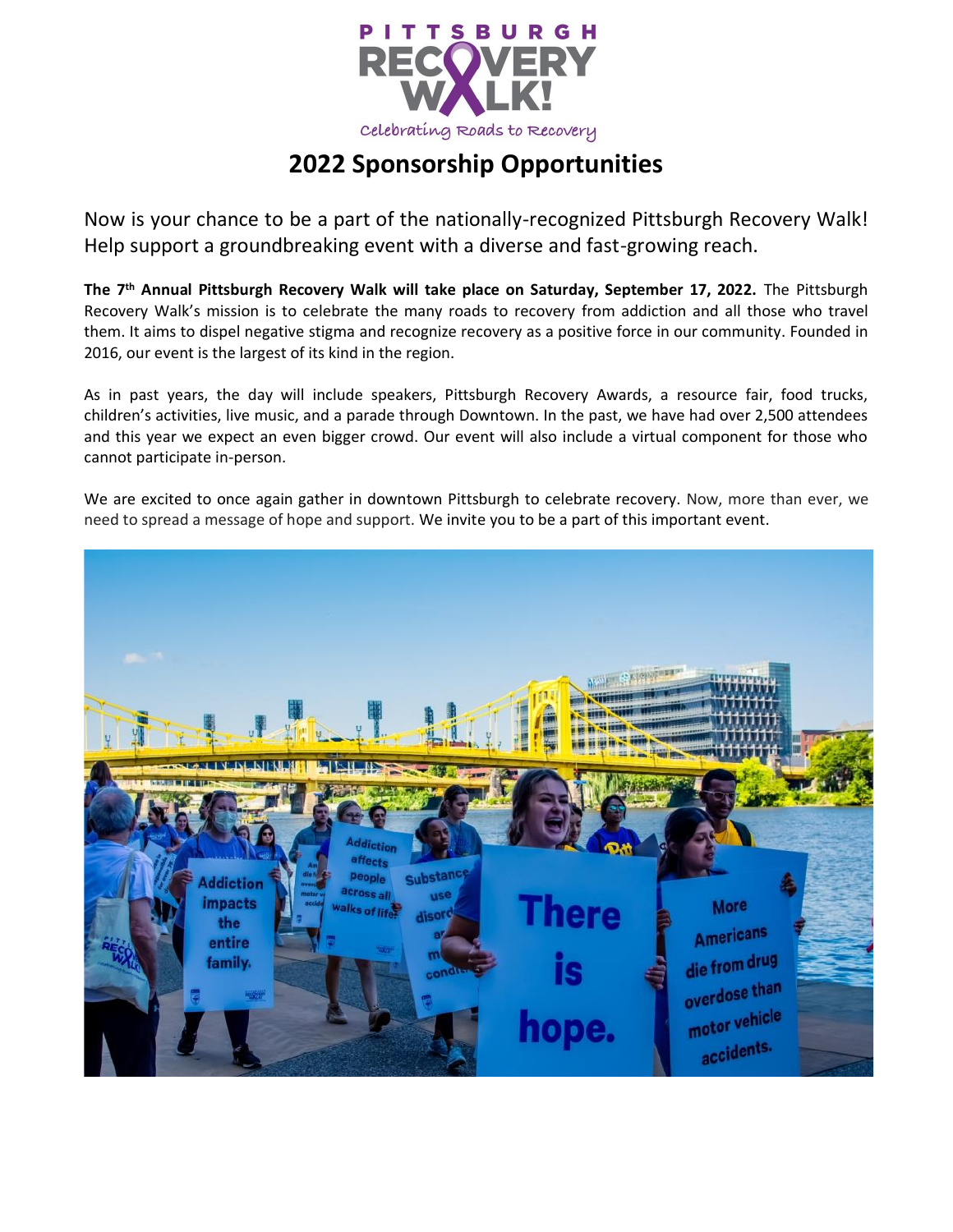

## **Sponsorship Levels**

*\*\*Early bird special: commit by June 1 for \$250 off sponsorship\*\**

### **\$10,000 – Livestream Sponsor**

*We will be livestreaming the event to our website and Facebook, so that people who are in treatment, have limited mobility, are concerned about COVID, etc. can be a part of the day!* 

- Exclusive sponsor of the virtual portion of the event
- Exclusive recognition and logo included throughout the livestream
- Logo on stage and T-shirts
- Recognition from emcee and high-profile speakers
- Invitation to include outreach material and one item of company swag in goodie bag (max 1,000 pieces)
- Invitation to submit 30 second video that will be shared on website and social media
- Invitation to host table at the event
- Invitation to distribute outreach material and company swag at event
- Logo or advertisement in the new event program
- Logo, link, and recognition on our website and social media

### **\$5,000 – Entertainment Sponsor**

*We will have a DJ keeping the energy high plus more entertainment for the crowd.* 

- Exclusive sponsor of the entertainment portion of the event
- Exclusive logo on the DJ's table
- Recognition from the DJ and entertainer
- Invitation to include outreach material and one item of company swag in goodie bag (max 1,000 pieces)
- Invitation to submit 30 second video that will be shared on website and social media
- Invitation to host table at the event
- Invitation to distribute outreach material and company swag at event
- Logo or advertisement in the new event program
- Logo, link, and recognition on our website and social media

## **\$3,000 – Activities Sponsor** (Claimed)

*We will have a bounce house, giant games, balloon animals, face-painting and other awesome stuff for kids of all ages.*

- Exclusive sponsor of the kids' activities
- Exclusive logo on the Kids Tent
- Recognition from emcee and DJ
- Invitation to include outreach material and one item of company swag in goodie bag (max 1,000 pieces)
- Invitation to submit 30 second video that will be shared on website and social media
- Invitation to host table at the event
- Invitation to distribute outreach material and company swag at event
- Logo or advertisement in the new event program
- Logo, link, and recognition on our website and social media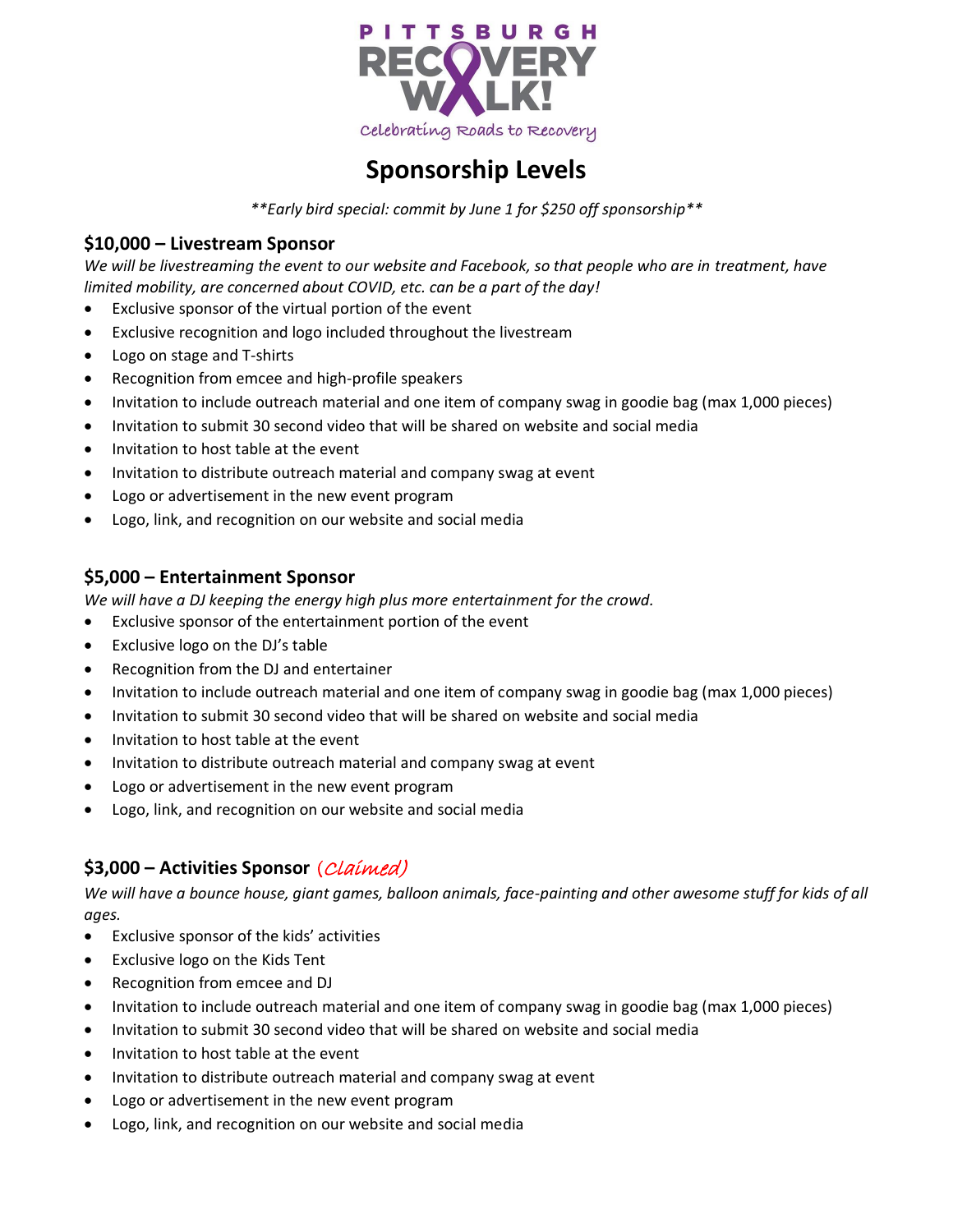

## **\$2,500 – Water Sponsor** (Claimed)

*We will offer free bottled water from a refrigeration truck on-site.* 

- Exclusive sponsor of the refrigerated bottled water
- Exclusive logo on the refrigeration truck
- Invitation to submit 30 second video that will be shared on website and social media
- Invitation to host table at the event
- Invitation to distribute outreach material and company swag at event
- Logo or advertisement in the new event program
- Logo, link, and recognition on our website and social media

## **\$2,500 – Coffee Sponsor** (Claimed)

*We will offer complimentary hot coffee.*

- Exclusive sponsor of the complimentary hot coffee
- Exclusive logo on the coffee tent
- Invitation to submit 30 second video that will be shared on website and social media
- Invitation to host table at the event
- Invitation to distribute outreach material and company swag at event
- Logo or advertisement in the new event program
- Logo, link, and recognition on our website and social media

## **\$2,500 – Photo Booth Sponsor** (Claimed)

*We will have a photo booth available for participants to make free keepsakes from the day.*

- Exclusive sponsor of the photo booth
- Exclusive logo next to the photo booth
- Invitation to submit 30 second video that will be shared on website and social media
- Invitation to host table at the event
- Invitation to distribute outreach material and company swag at event
- Logo or advertisement in the new event program
- Logo, link, and recognition on our website and social media

#### **\$2,000 – Gold Sponsor**

- Invitation to include outreach material and one item of company swag in goodie bag (max 1,000 pieces)
- Invitation to submit 30 second video that will be shared on website and social media
- Invitation to host table at the event
- Invitation to distribute outreach material and company swag at event
- Logo or advertisement in the new event program
- Logo, link, and recognition on our website and social media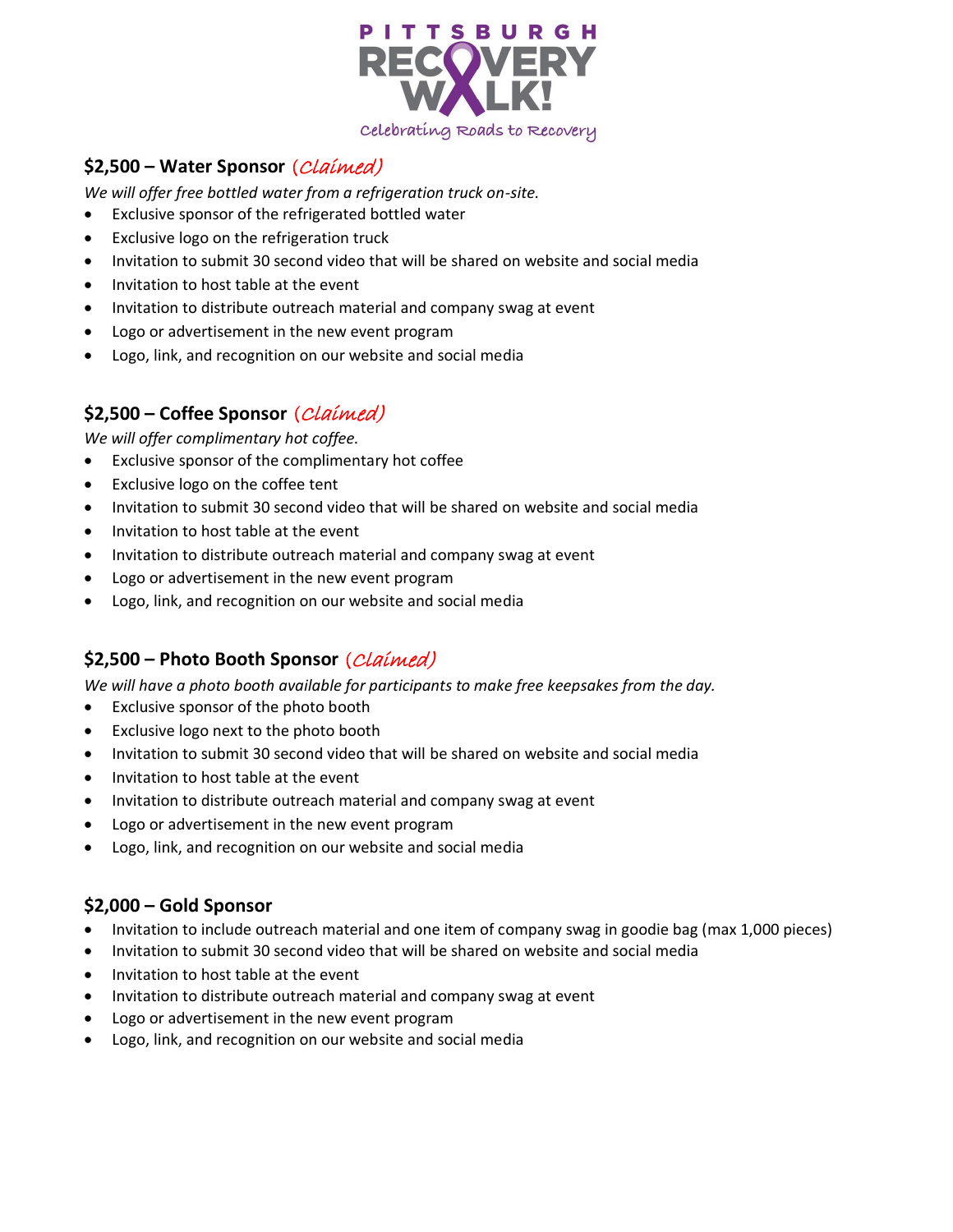

## **\$1,000 – Silver Sponsor**

- Invitation to submit 30 second video that will be shared on website and social media
- Invitation to host table at the event
- Invitation to distribute outreach material and company swag at event
- Logo or advertisement in the new event program
- Logo, link, and recognition on our website and social media

#### **\$500 – Bronze Sponsor**

- Invitation to include outreach material and one item of company swag in goodie bag (max 1,000 pieces)
- Invitation to submit 30 second video that will be shared on website and social media
- Logo or advertisement in the new event program
- Logo, link, and recognition on our website and social media

#### **Any donation under \$500 – Community Sponsor**

• Logo, link, and recognition on our website